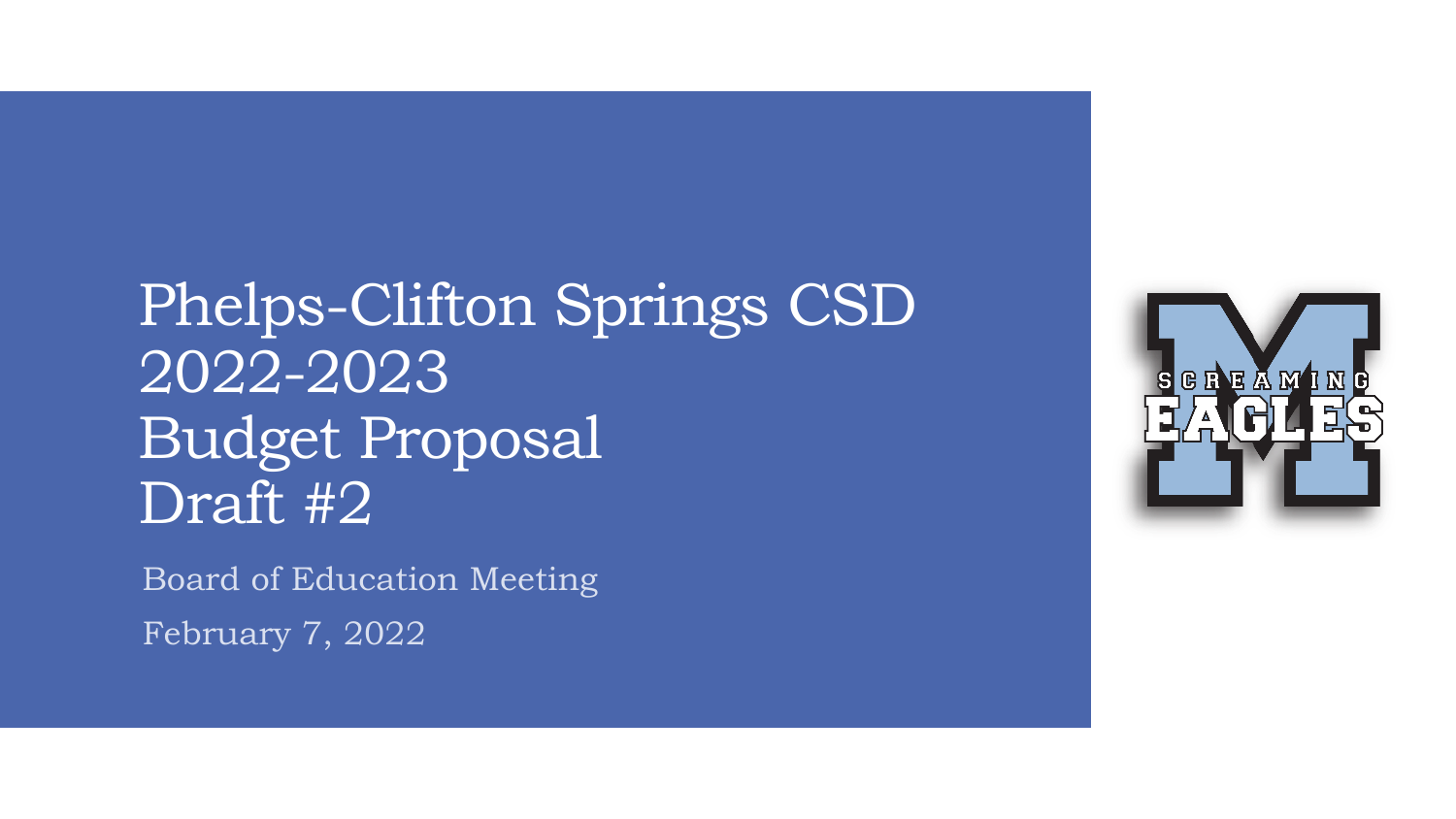### Agenda

- Executive Budget Proposal
- Debt Service
- Benefits
- Proposed Expenditures
- Proposed Budgetary Changes
- Proposed Revenue
- Current Budget Status
- Closing the Gap (Possible Tax Rate)
- Reserve Funds
- Ballot propositions
- Next steps

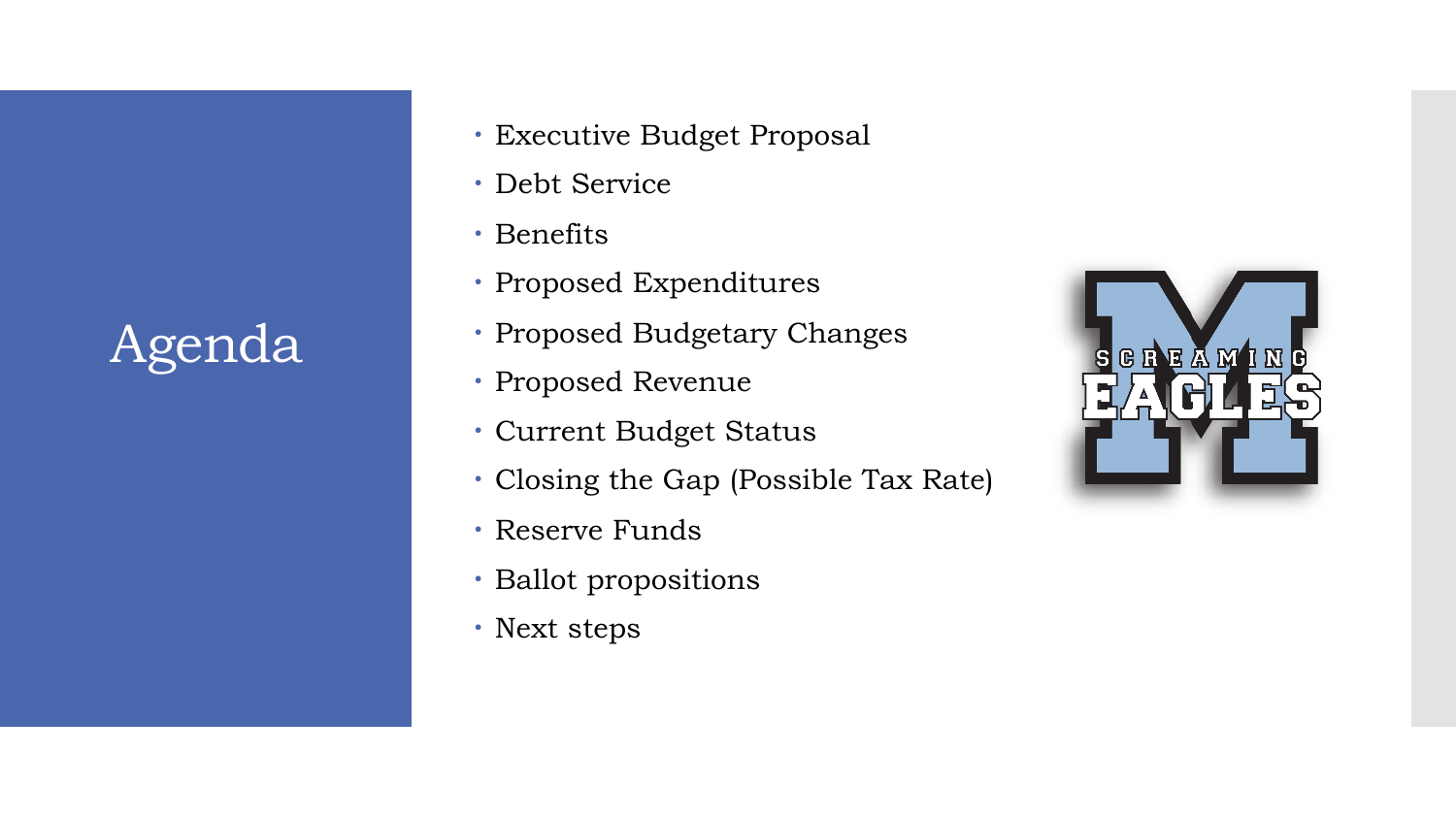Executive Budget Proposal Jan 18, 2022

#### **Statewide Summary**

- \$31.3 billion in School Aid for 2022-2023 school year \$2.1 billion year-to-year increase
- \$1.6 billion increase in Foundation Aid
	- Second year of a full three year phase in of fully funding current Foundation Aid formula
	- Each district receives a minimum year-to-year increase of 3%
- \$466 million increase in other School Aid programs

#### **Impact on Midlakes**

 Proposed \$1,392,891 increase in Foundation Aid for the 2022-2023 school year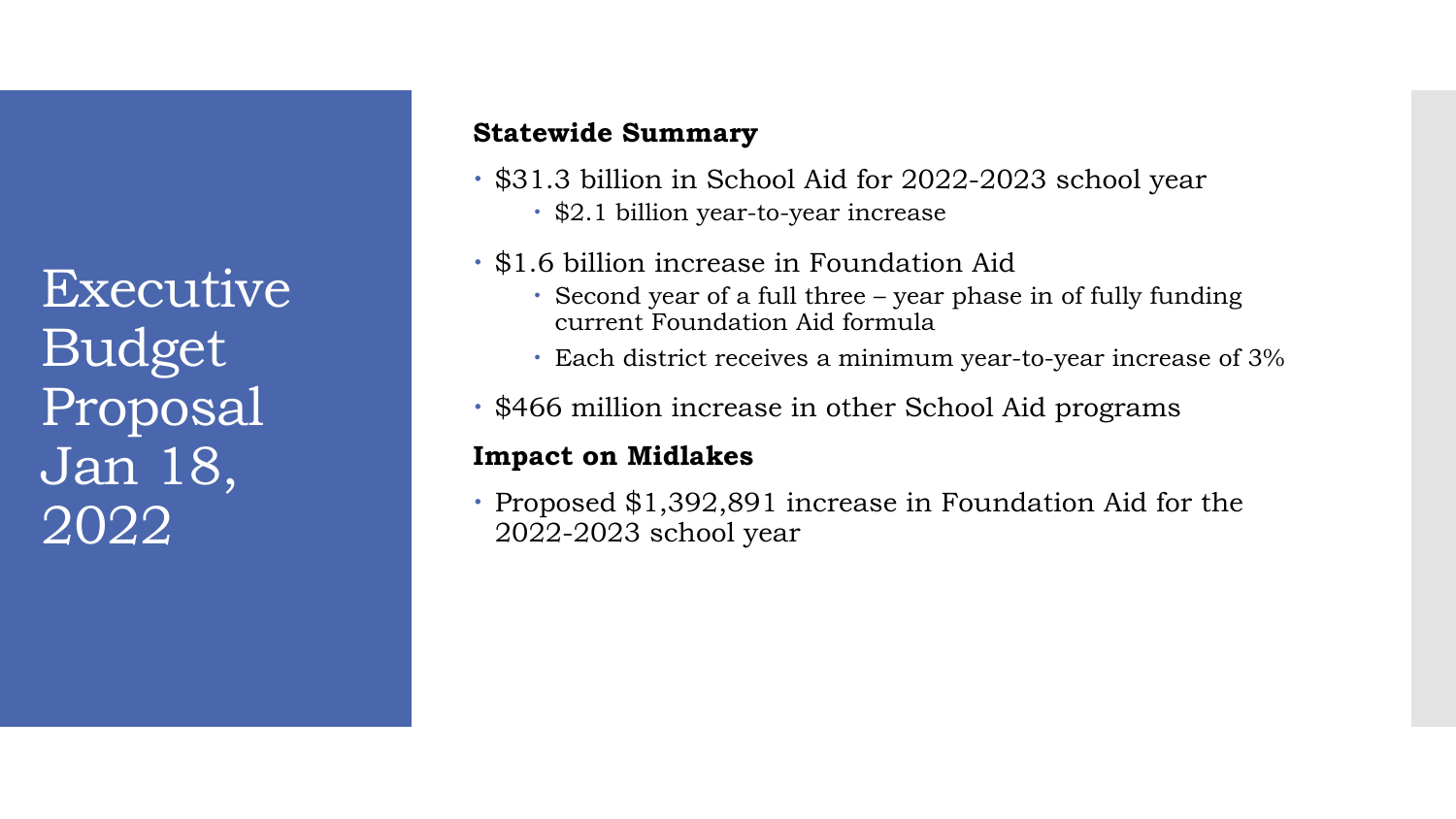| <b>Expenditure Category</b>              | <b>21/22 BUDGET</b>                      |                          |                            | 22/23 BUDGET | % Change            | \$ Change |  |  |  |
|------------------------------------------|------------------------------------------|--------------------------|----------------------------|--------------|---------------------|-----------|--|--|--|
| Debt Service-Principal                   | $\boldsymbol{\mathcal{L}}$               | 1,460,000                | $\boldsymbol{\mathcal{L}}$ | 1,535,000    | 5.14% $\frac{1}{2}$ | 75,000    |  |  |  |
| Debt Service-Interest                    | \$                                       | 678,063                  | \$                         | 607,312      | $-10.43\%$ \$       | (70, 750) |  |  |  |
|                                          |                                          |                          |                            |              |                     |           |  |  |  |
| <b>Total Debt</b>                        | \$                                       | 2,138,063                | \$                         | 2,142,312    | $-5.29\%$ \$        | (4, 250)  |  |  |  |
| Current projects subject to debt service |                                          |                          |                            |              |                     |           |  |  |  |
|                                          | 2004 Project: \$23.80M - Retires in 2030 |                          |                            |              |                     |           |  |  |  |
|                                          | 2014 Project: \$11.54M - Retires in 2031 |                          |                            |              |                     |           |  |  |  |
|                                          | 2019 Project: \$15.60M - Retires in 2038 |                          |                            |              |                     |           |  |  |  |
|                                          | Building Aid: \$2,280,097                |                          |                            |              |                     |           |  |  |  |
|                                          |                                          | Local Share: (\$280,575) |                            |              |                     |           |  |  |  |

# 2022-2023 Debt Service

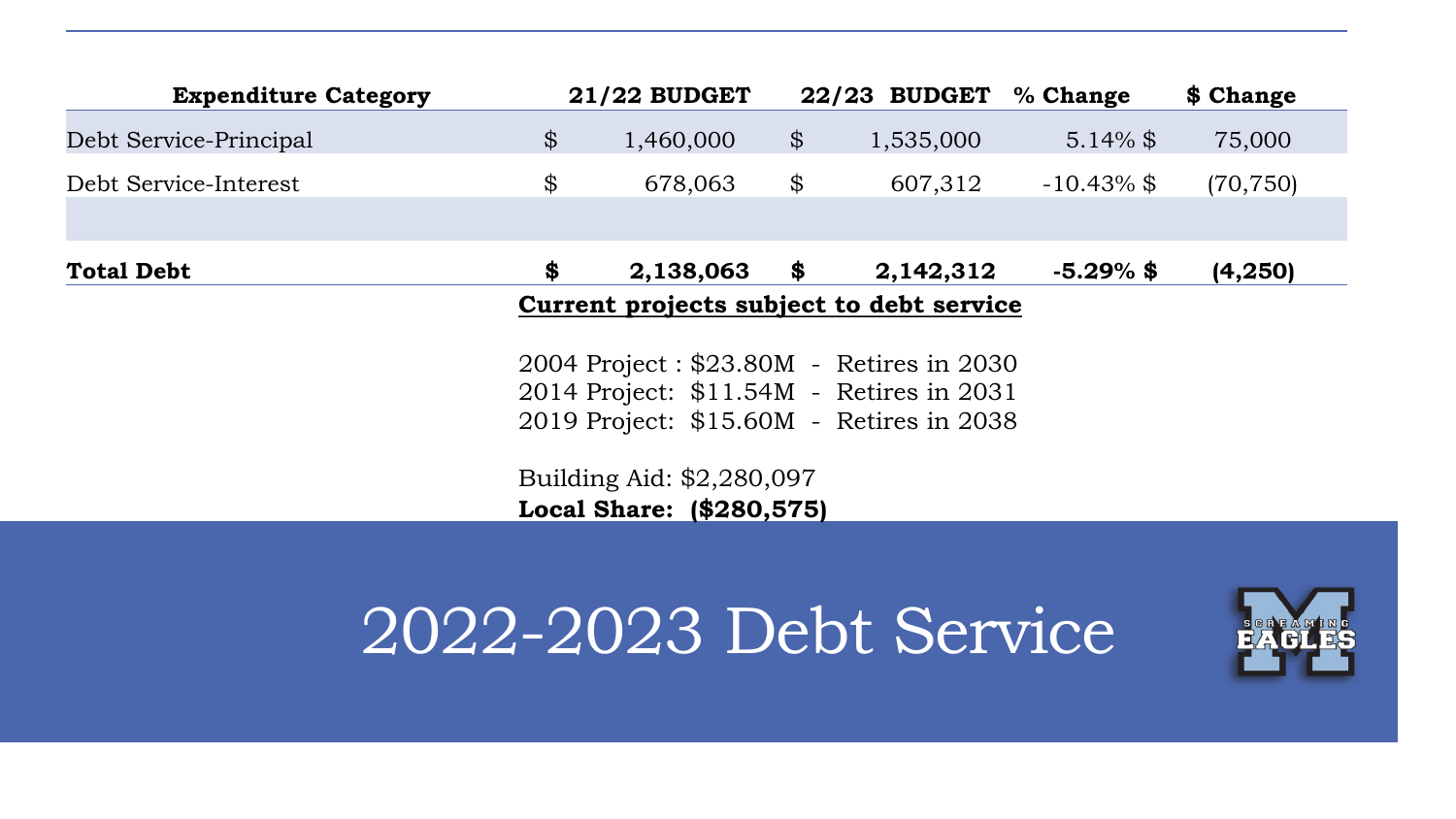| <b>Expenditure Category</b> |                            | <b>BUDGET</b><br>21/22 |               | 22/23 BUDGET | % Change      | \$ Change                |
|-----------------------------|----------------------------|------------------------|---------------|--------------|---------------|--------------------------|
| State Employee's Retirement | $\boldsymbol{\mathcal{L}}$ | 586,363                | \$            | 562,909      | $(4.00)\%$ \$ | (23, 454)                |
| Teacher's Retirement        | \$                         | 1,235,752              | $\frac{1}{2}$ | 1,248,110    | $1.00\%$ \$   | 12,358                   |
| Social Security (FICA)      | \$                         | 1,206,409              | \$            | 1,213,409    | $0.58\%$ \$   | 7,000                    |
| Worker's Compensation       | \$                         | 135,000                | \$            | 135,000      | $0.00\%$ \$   | $\overline{\phantom{m}}$ |
| Unemployment Insurance      | \$                         | 10,000                 | \$            | 10,000       | $0.00\%$ \$   | -                        |
| Healthcare                  | \$                         | 7,242,603              | \$            | 8,220,012    | 13.50% \$     | 977,409                  |
| <b>Other Contractuals</b>   | \$                         | 180,000                | \$            | 180,000      | $0.00\%$ \$   |                          |
| <b>Total Benefits</b>       | \$                         | 10,596,127             | \$            | 11,569,440   | $11.08\%$ \$  | 973,313                  |

# 2022-2023 Benefits

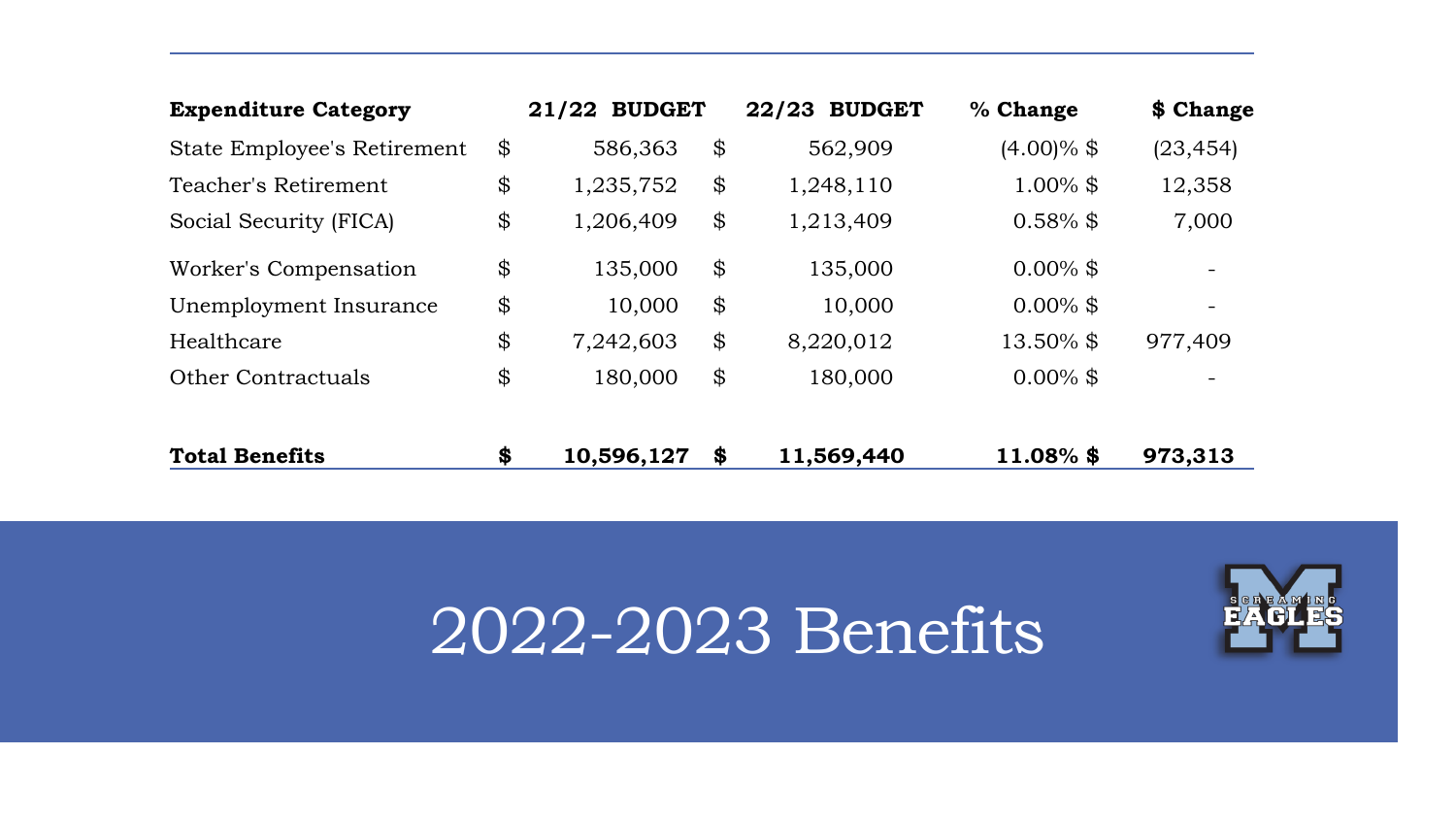### TRS / ERS Rate History





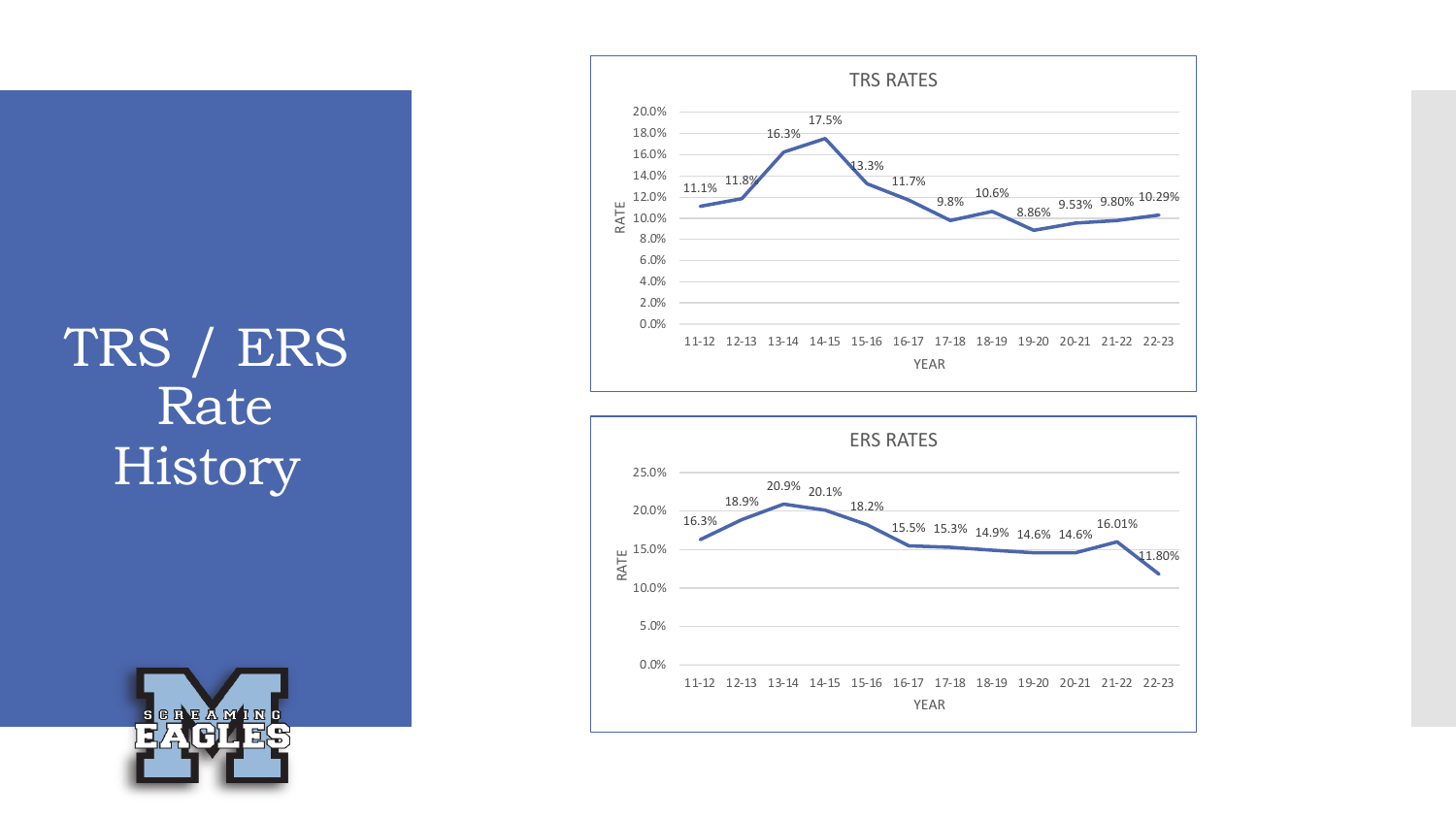### Healthcare Rate History



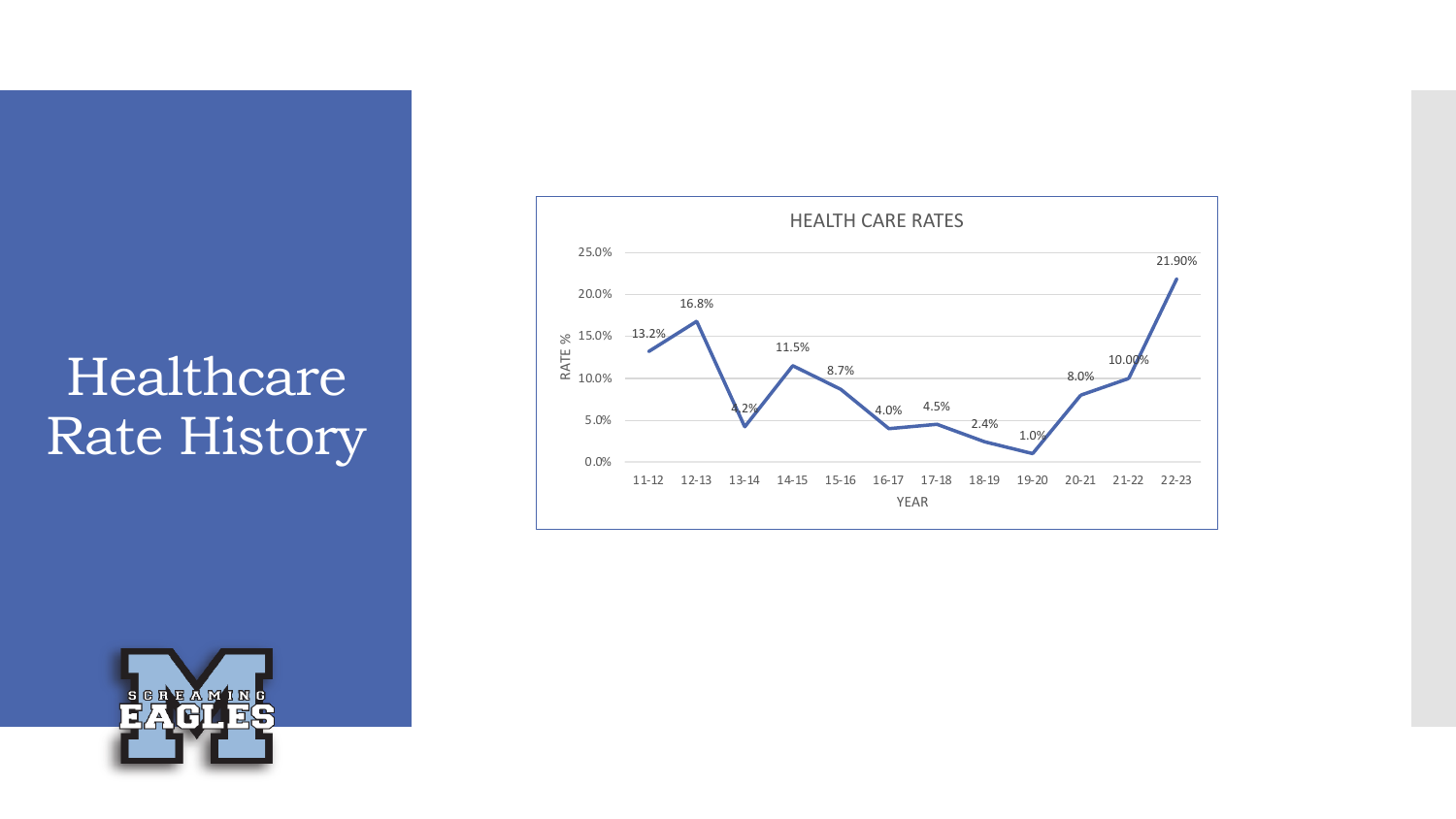2022-23 Projected Inc/Dec Expenditures



- Salaries/Contractuals: \$717,000
- $\cdot$  Healthcare: \$977,409  $\hspace{1.5cm}$  21.9% Increase
- $\cdot$  TRS Rates: \$12,358 1% Increase
- $\cdot$  ERS Rates:  $(\$23,454)$  4% decrease
- FICA: \$7,000
- 
- 
- 
- General Support, O&M, Transportation, BOCES: \$305,000 (Proposed from Draft #1 Budget Presentation)
- Appropriated from 2021-2022: \$125,000 Backhoe Purchase (Proposed from Draft #1 Budget Presentation)

Net Expenditure Increase: \$2,120,313

22-23 TOTAL Estimated Expenditures: \$40,431,311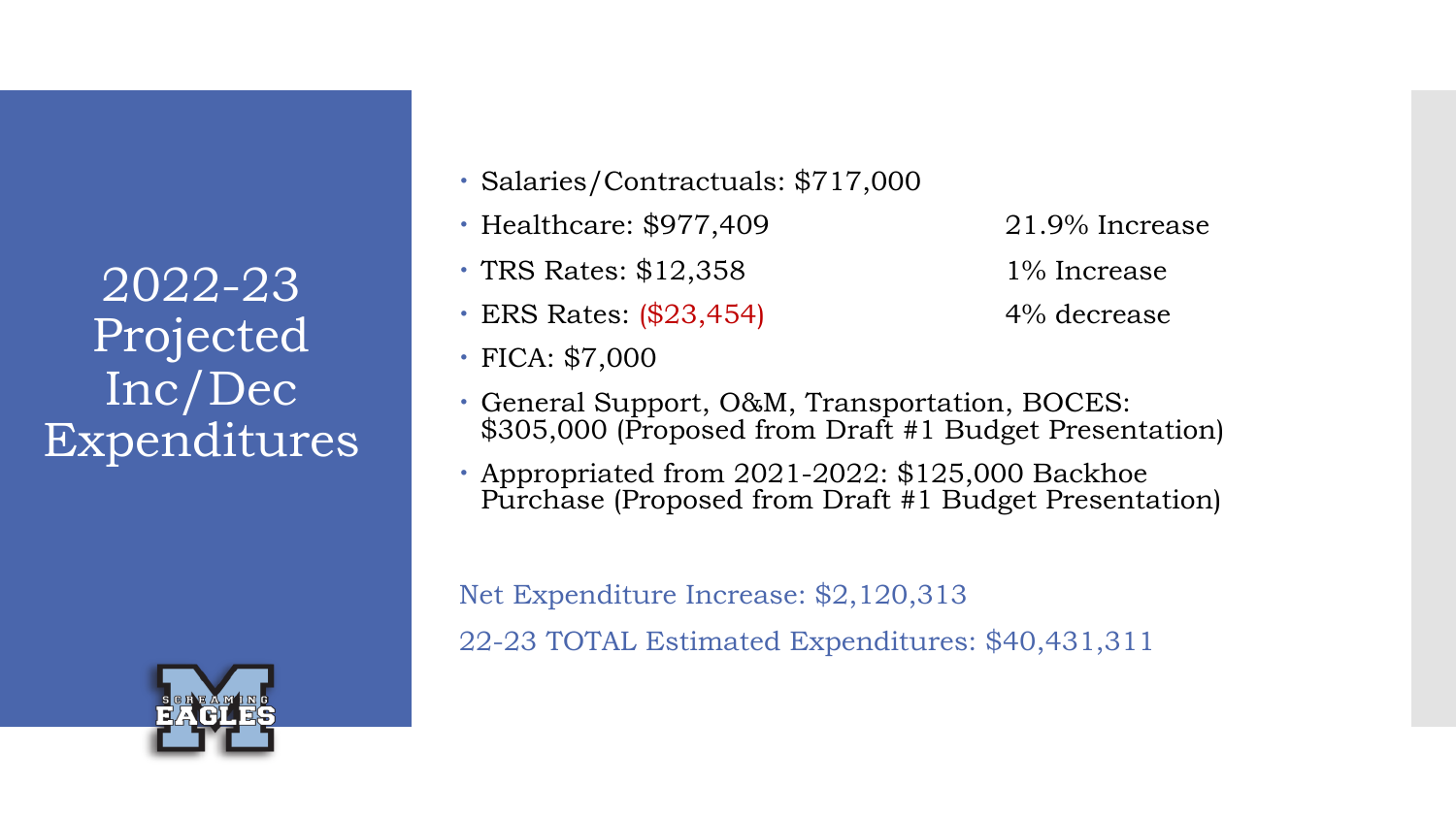Proposed Budget Changes (Program/ Personnel)



| <b>Proposed Additions</b>                   | <b>Net \$ Increase</b> |  |  |  |
|---------------------------------------------|------------------------|--|--|--|
| 1.0 Computer Services Assistant *           | \$<br>65,000           |  |  |  |
| 1.0 Cleaner $(K-12)^*$                      | \$<br>50,000           |  |  |  |
| 1.0 Laborer/Night Shift Supervisor (K-12) * | \$<br>TBD              |  |  |  |
| 0.2 OT Services through BOCES **            | \$<br>16,000           |  |  |  |
| 0.4 PT Services through BOCES **            | \$<br>32,000           |  |  |  |
| Administrative Dean of Students MES *       | \$<br>TBD              |  |  |  |
| Administrative Dean of Students MMS/MHS *   | \$<br>TBD              |  |  |  |
| School Psychologist *                       | \$<br>80,000           |  |  |  |
| <b>Net Increase</b>                         | \$<br>TBD              |  |  |  |

| <b>Proposed Reductions</b>      | <b>Net \$ Decrease</b> |         |  |  |
|---------------------------------|------------------------|---------|--|--|
| TOSA Dean of Students MES *     | SS                     | 90,000  |  |  |
| TOSA Dean of Students MMS/MHS * | SS                     | 90,000  |  |  |
| TOSA CSE Chair *                | R,                     | 80,000  |  |  |
| <b>Net Decrease</b>             |                        | 260,000 |  |  |

### Net Change = \$TBD

\* Inclusive of salary and benefits

\*\* Pending availability of BOCES Staff. BOCES aid in the following year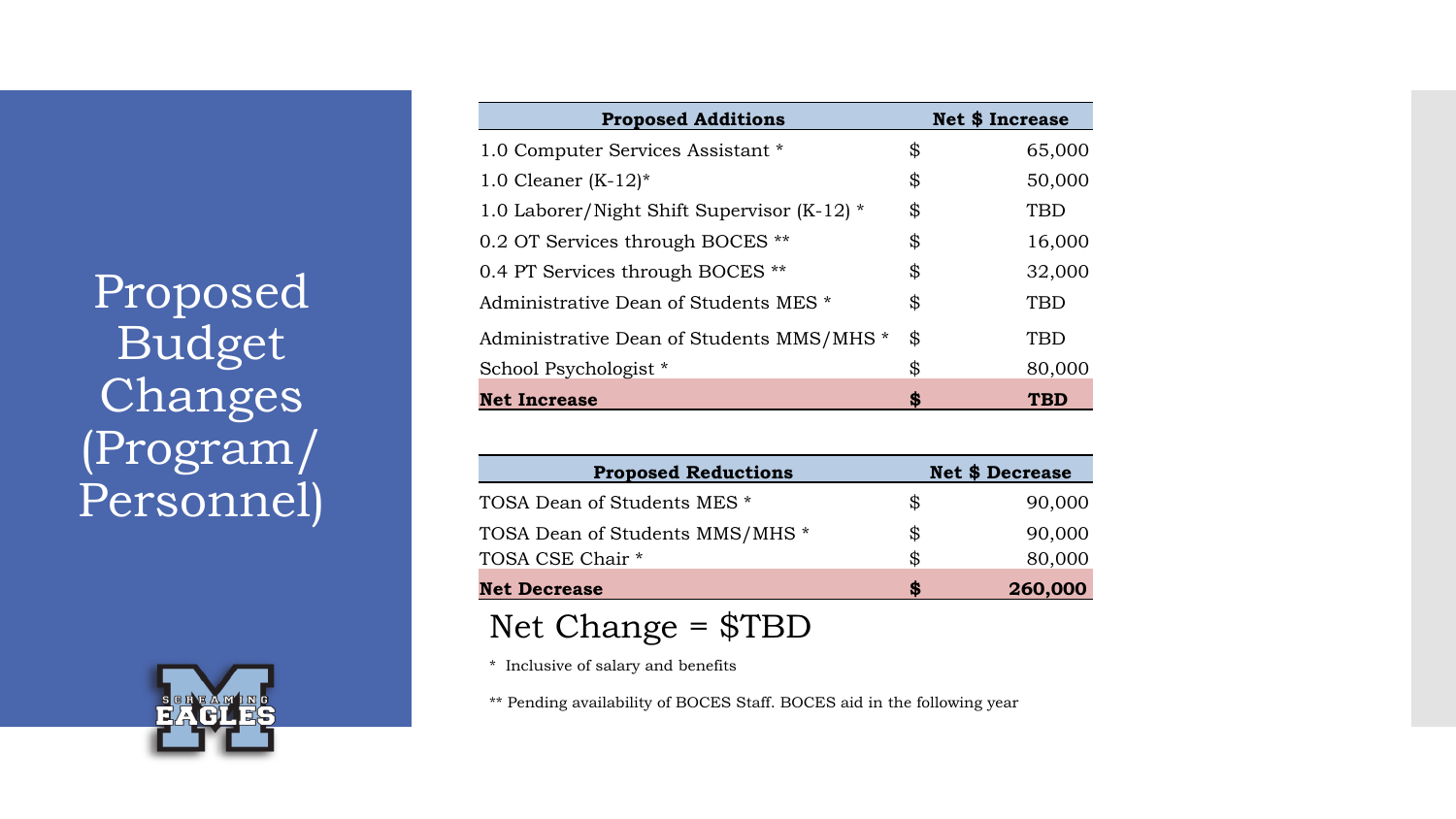2022-23 Projected Revenue



- State Aid Foundation Aid: \$1,392,891
- Tax Levy Increase Utilized: 0%
- All other revenues stay the same:
- \$415K : ERS Reserve
- \$550K : Debt Service Fund
- \$10K: Unemployment
- \$15K: TRS Reserve
- Appropriated from 2021-2022: \$125,000 Backhoe Purchase

NET REVENUE INCREASE: \$1,517,891 22-23 TOTAL Estimated REVENUE: \$39,828,889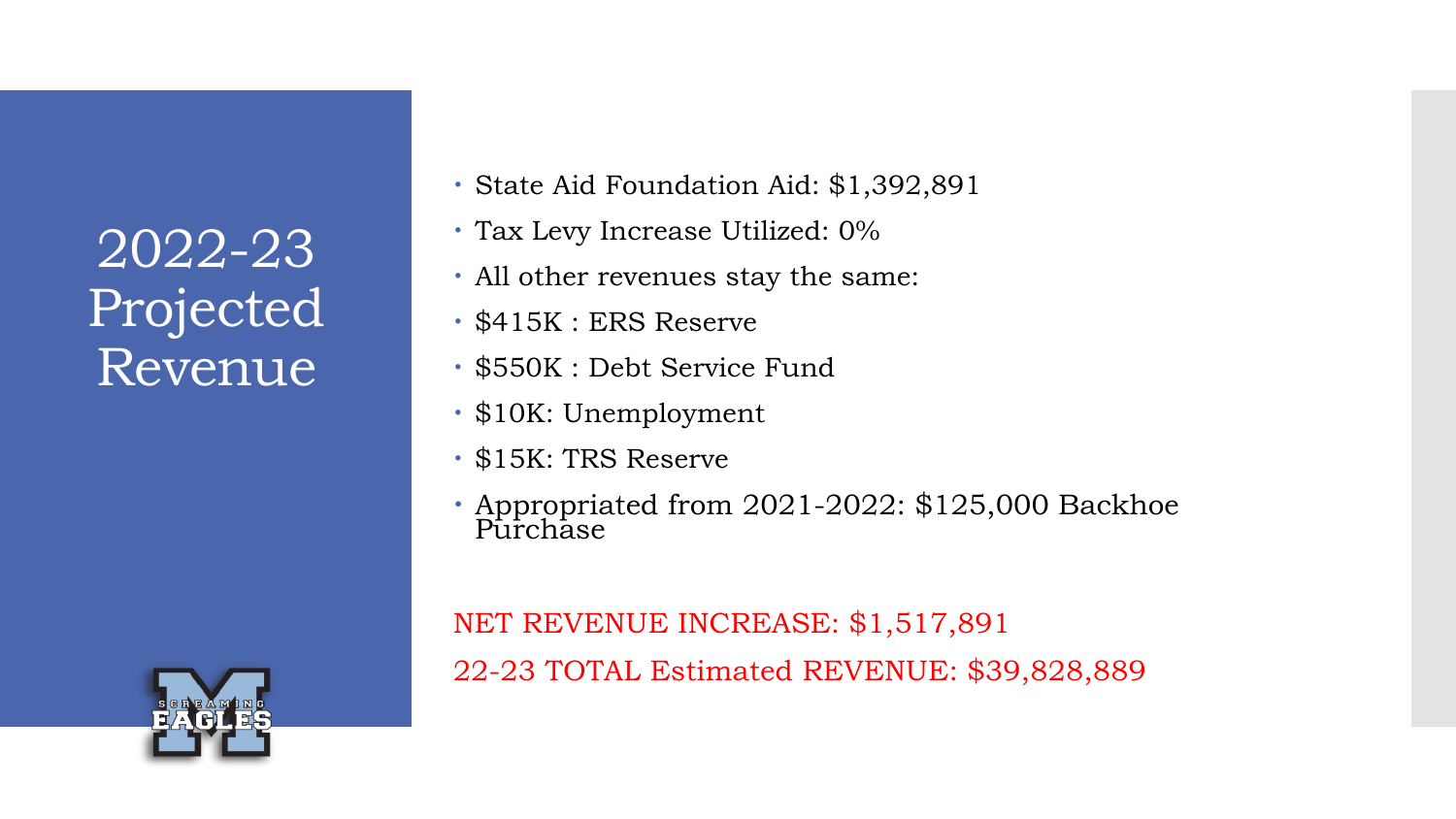**2022-23 Budget Status**

2022-23 Current Budget Status



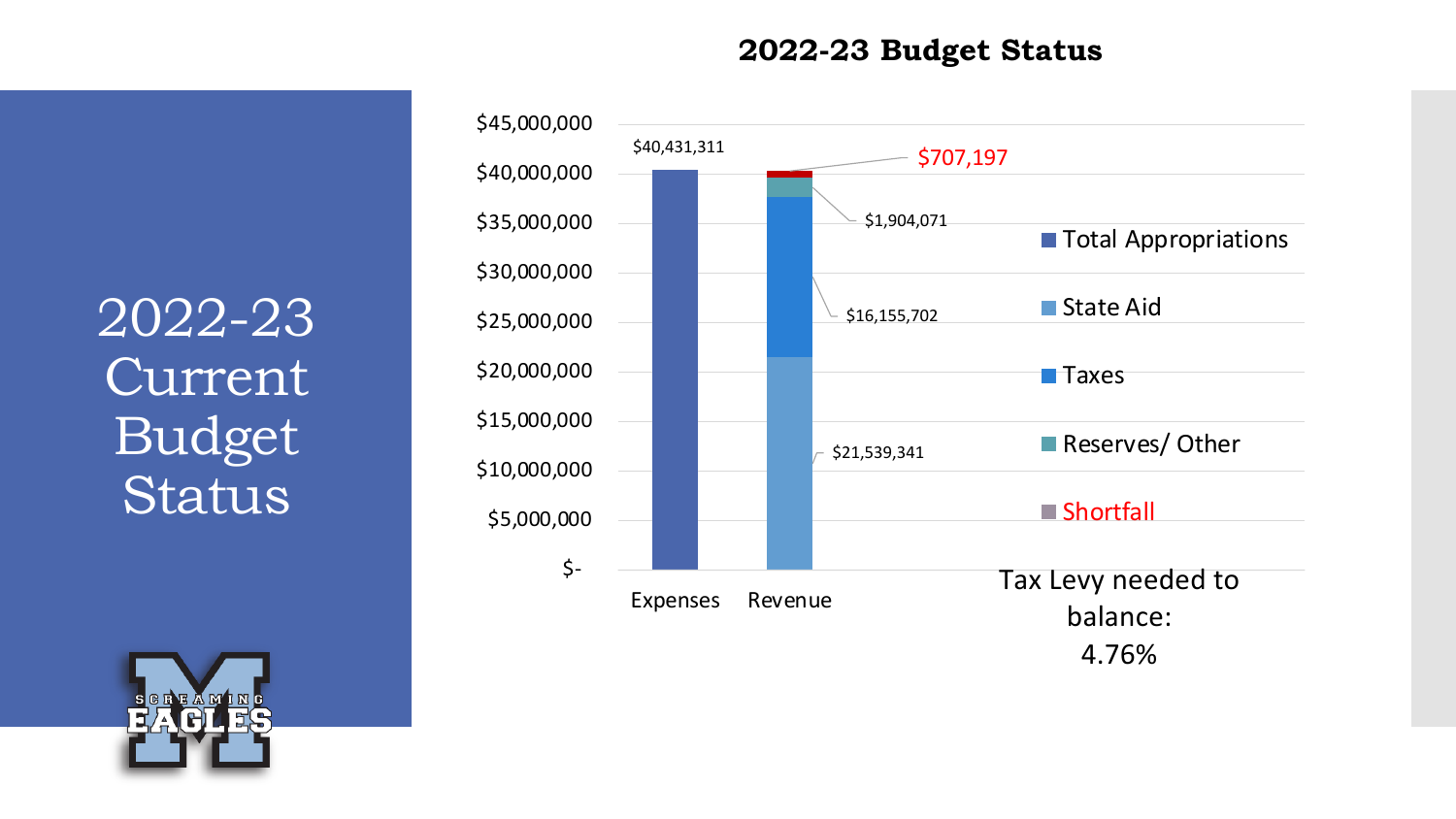Midlakes Tax Levy **History** 



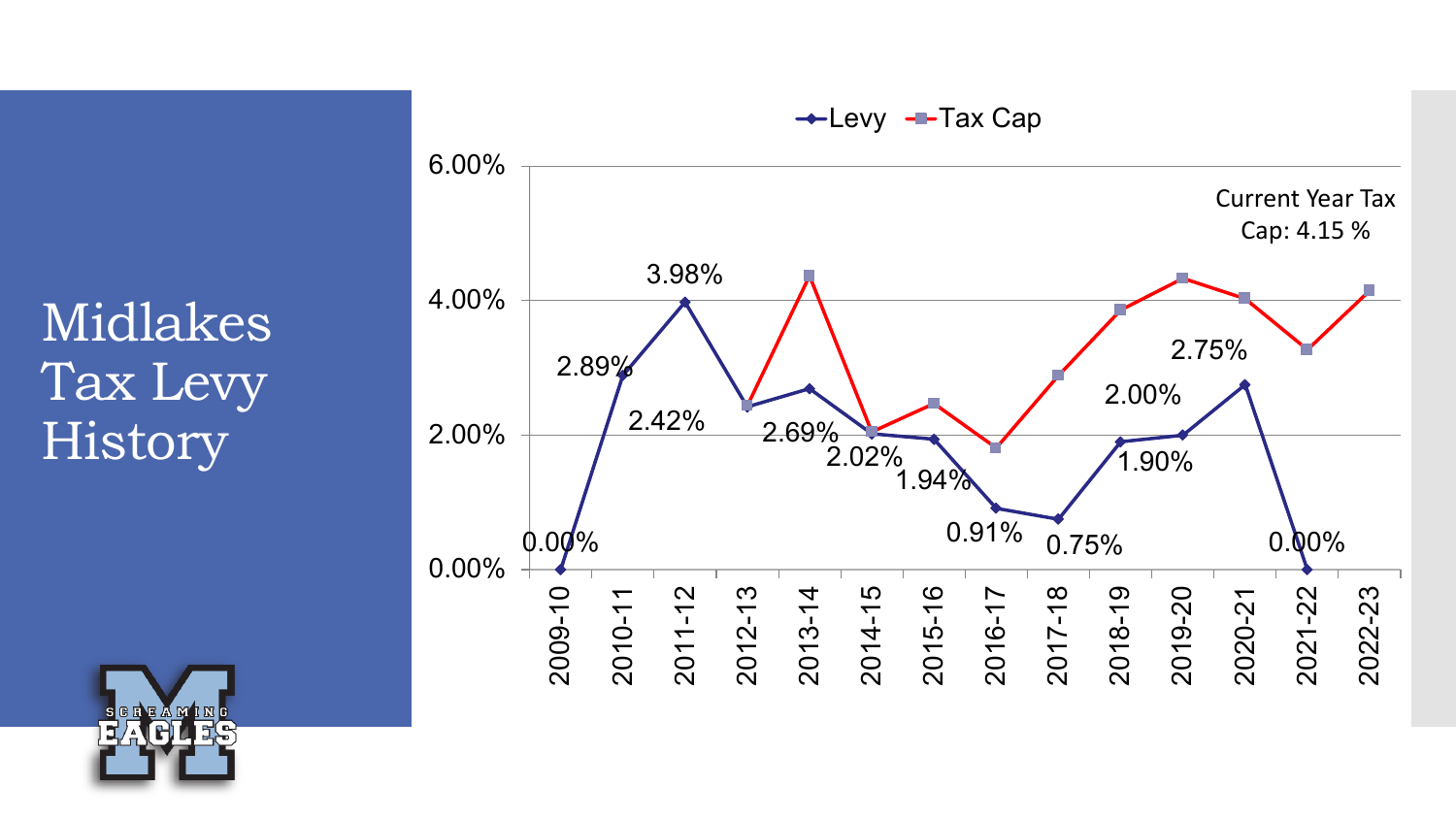### 2022-23 Tax Cap Calculation



| 22-23 REAL PROPERTY TAX<br>LEVY LIMIT | % Change                 |                | \$ Change  |
|---------------------------------------|--------------------------|----------------|------------|
| 2021-22 TAX LEVY                      |                          | $\mathfrak{B}$ | 14,867,586 |
| + TAX BASE GROWTH FACTOR              | 1.0059%                  | \$             | 87,719     |
| $+2021-22$ PILOTS                     |                          | $\mathcal{P}$  | 29,501     |
| + ALLOWABLE LEVY GROWTH FACTOR        | 1.02%                    | \$             | 299,696    |
| + AVAILABLE CARRY OVER 21-22          | $3.27\%$ or<br>\$487,244 | $\mathfrak{P}$ | 230,322    |
| 2022-23 TAX LEVY LIMIT                |                          | \$             | 15,485,322 |
| Allowable Increase in %               | 4.15%                    |                |            |
| Allowable Increase in \$              | \$617,736                |                |            |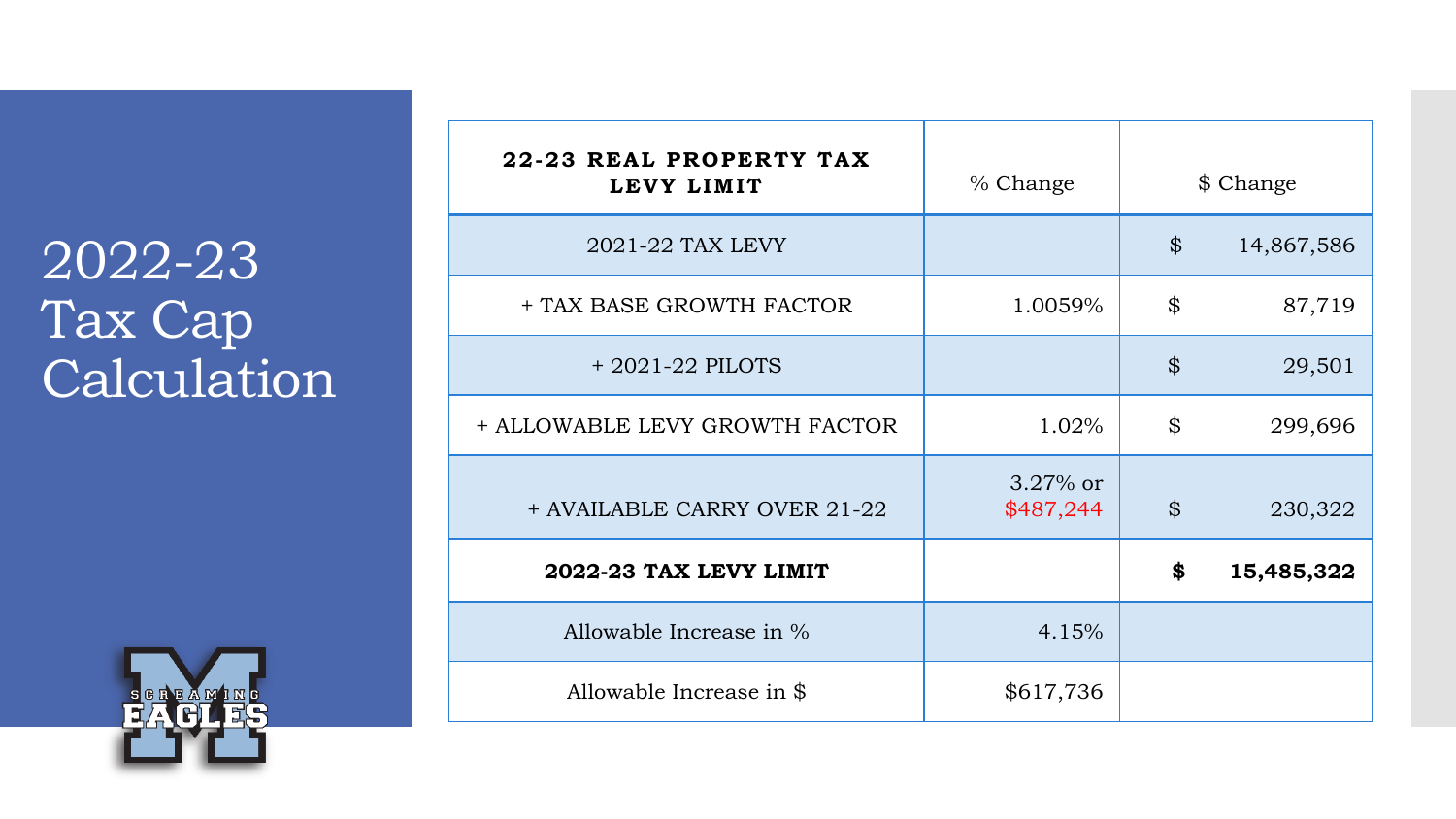## Closing The **Gap**

![](_page_13_Picture_1.jpeg)

| 2021-2022 Tax Levy | 2022-2023 Tax Levy Rate | \$ Increase |  |
|--------------------|-------------------------|-------------|--|
| \$14,867,586       | 1.00%                   | \$148,676   |  |
| \$14,867,586       | 2.00%                   | \$297,352   |  |
| \$14,867,586       | 2.25%                   | \$334,521   |  |
| \$14,867,586       | 2.50%                   | \$371,690   |  |
| \$14,867,586       | 2.75%                   | \$408,859   |  |
| \$14,867,586       | 3.00%                   | \$446,028   |  |
| \$14,867,586       | 3.25%                   | \$483,197   |  |
| \$14,867,586       | 3.50%                   | \$520,366   |  |
| \$14,867,586       | 3.75%                   | \$557,534   |  |
| \$14,867,586       | 4.00%                   | \$594,703   |  |
| \$14,867,586       | 4.15%                   | \$617,005   |  |
|                    |                         |             |  |

Current Gap = (\$707,197) Net Proposed Additions = TBD Use of Tax Levy = TBD Use of Reserves = TBD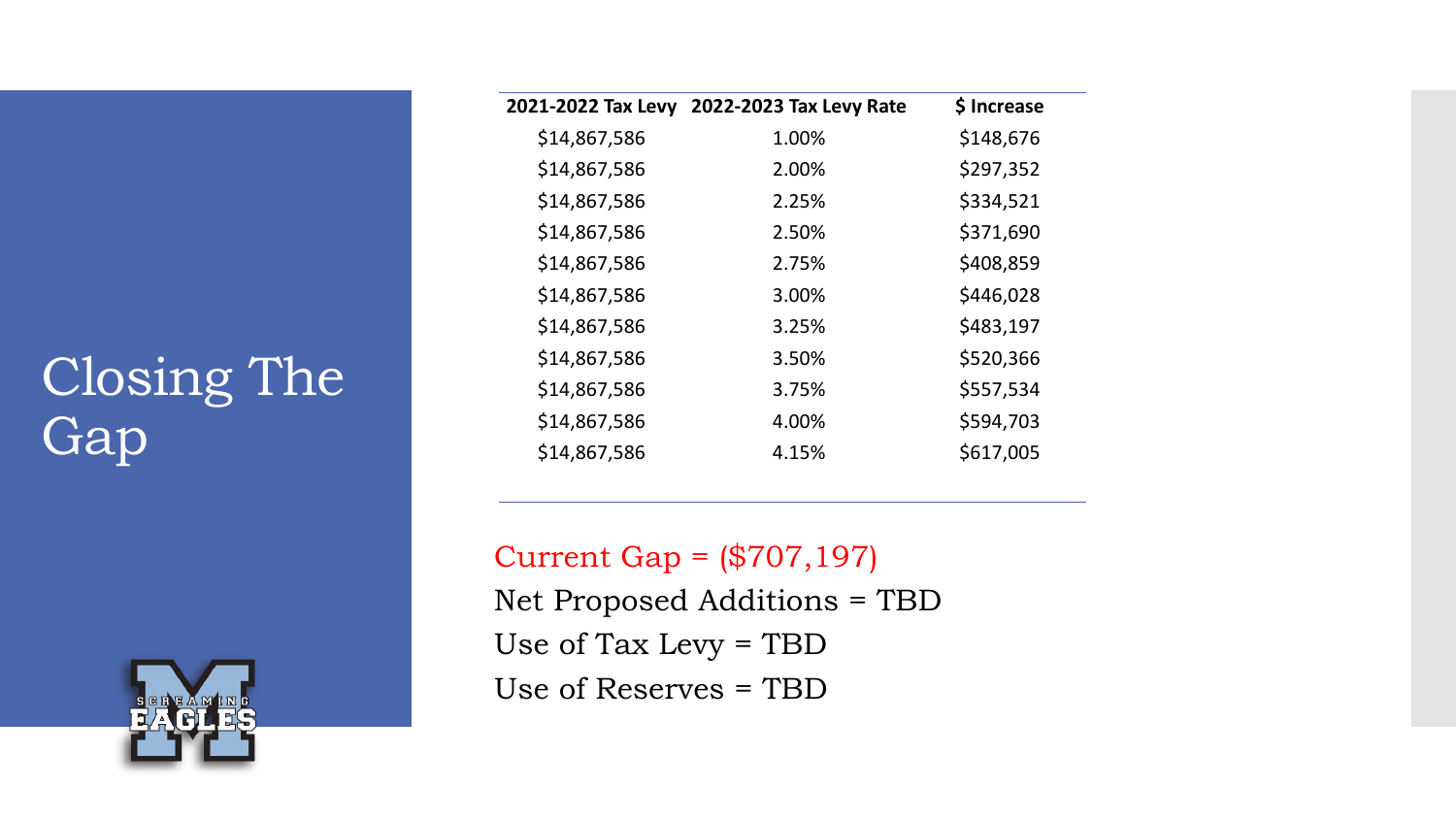| <b>Reserve Description</b>           |               | <b>Balance End of Year</b><br>2021 | 21-22 Budget<br><b>Allocations</b> | <b>Estimated Balance</b><br><b>June 2022</b> |                |                            | 22-23 Budget<br><b>Allocations</b> |
|--------------------------------------|---------------|------------------------------------|------------------------------------|----------------------------------------------|----------------|----------------------------|------------------------------------|
| <b>Workers' Compensation Reserve</b> | \$            | 363,952 \$                         | $\overline{\phantom{0}}$           | \$                                           | 363,680        | \$                         |                                    |
| Unemployment Insurance Reserve       | \$            | $120,137$ \$                       | 10,000                             | \$                                           | 110,137        | \$                         | 10,000                             |
| <b>ERS Retirement Reserve</b>        | \$            | $4,294,171$ \$                     | 415,495                            | \$                                           | 3,878,676      | \$                         | 415,495                            |
| TRS-Sub Fund                         | \$            | 273,968 \$                         | 15,000                             | \$                                           | 258,968 \$     |                            | 15,000                             |
| <b>Employee Benefits Liability</b>   |               |                                    |                                    |                                              |                |                            |                                    |
| Reserve                              | \$            | 1,558,308 \$                       |                                    | \$                                           | 1,558,308      |                            |                                    |
| 2010 Bus Purchase Reserve            | \$            | 84,305 \$                          | 84,305                             | \$                                           | Ξ.             | \$                         |                                    |
| 2019 Bus Purchase Reserve            | \$            | 1,465,367 \$                       | 306,645                            | \$                                           | $1,158,722$ \$ |                            | 684,304                            |
| 2020 Capital Reserve                 | \$            | 1,906,712                          |                                    | \$                                           | 1,906,712      |                            |                                    |
| Debt Service Fund                    | $\mathcal{L}$ | $3,647,971$ \$                     | 550,000                            | \$                                           | 3,097,971      | $\boldsymbol{\mathcal{Z}}$ | 550,000                            |
| <b>TOTAL</b>                         | \$            | 13,714,891                         | 1,381,445                          |                                              | 12,333,974     | \$                         | 1,674,799                          |

### 2022-23 Reserve Funds

![](_page_14_Picture_2.jpeg)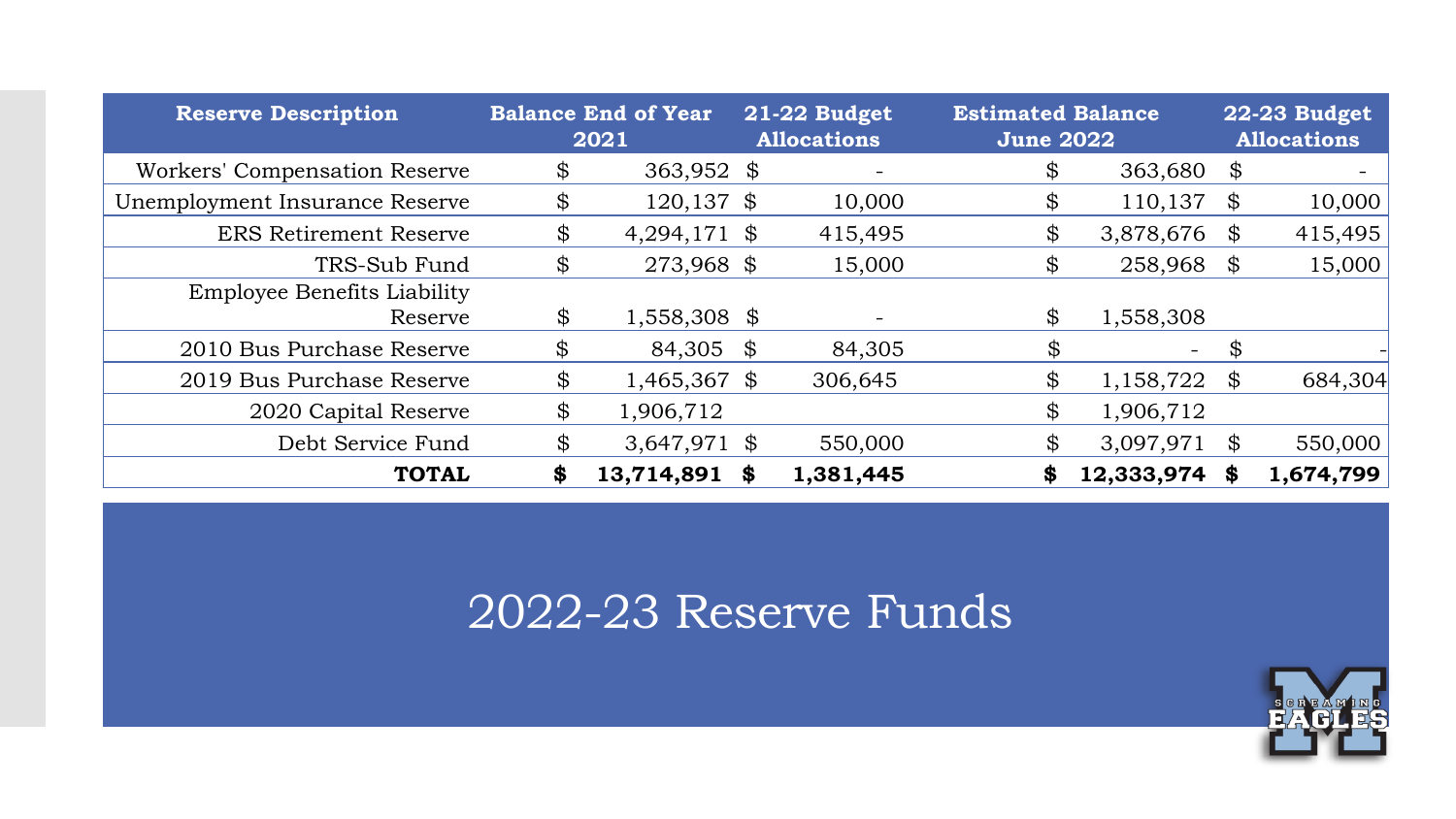### 2022-2023 Ballot Propositions

- 1. To adopt the annual budget of the School District for the fiscal year 2022-2023 and to authorize the requisite portion thereof to be raised by taxation on the taxable real property of the District.
- 2. To elect two members of the Board of Education to three-year terms, commencing July 1, 2022 and expiring June 30, 2025, and one member of the Board of Education to a one-year term commencing May 17, 2022 and expiring June 30, 2023.
- 3. To authorize the Board of Education to expend up to \$684,304 for the purchase of school buses, to be paid from the Bus Purchase Reserve.
- 4. A separate proposition shall be on the ballot for approval of an increase in the annual appropriation for the Clifton Springs Library in the amount of \$TBD, and an increase in the annual appropriation for the Phelps Community Memorial Library in the amount of \$TBD.